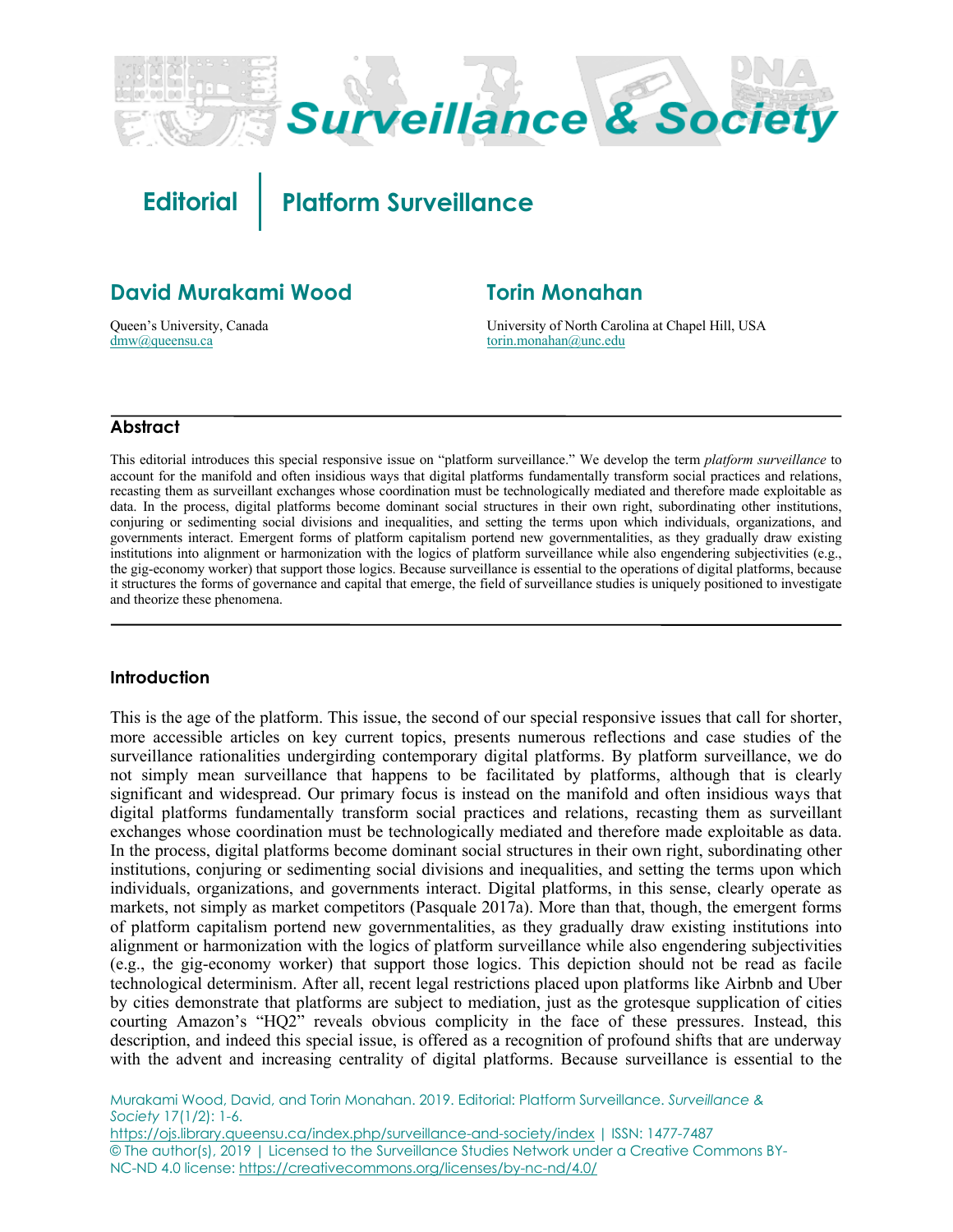operations of platforms, because it structures the forms of governance and capital that emerge, the field of surveillance studies is uniquely positioned to investigate and theorize these phenomena.

As editors, we have no hope of summarizing or even introducing each of the 30+ pieces in this issue pieces that span a huge range of platforms, written by scholars at all stages of their careers, adopting different approaches, from different disciplines, and with varied politics. We can only encourage you to read them; read them all! What we will do instead is reflect further on the concept of the platform, how and why one might want to talk about platform surveillance, and where there are possibilities for other visions and practices of the platform that might enable more radical alternatives that mitigate or extract destructive surveillance modalities.

# **Defining Platforms**

One of the biggest initial problems is achieving agreement on what we actually mean by a platform. In just a few short years, the word "platform" has come from very specific origins within computing, been translated through the tech industry, and been integrated into wider society, culture, and politics. It retains traces of those translations, but now stands for a transformation that, read in its maximalist sense, points towards what Michel Foucault (2008) would have called, as he did with neoliberalism, "a new governmentality"—not just a particular kind of organizational form associated with the tech industry and social media, but an entirely new mode of governance, perhaps an authentic political economic descriptor of the structure of the information age.

But let's start with its origins. While those familiar with French might expect that the term derives from "plafond," the word for "ceiling," it seems that this meaning is actually derivative of an early sixteenthcentury phrase that originally meant "plan," "design," or "framework." In other words, the emerging encompassing contemporary usage is, in fact, closer to its origins than it is to the way in which the word has been translated in between. Its usage as a term referring to an ideological program is also recorded relatively early, albeit in a religious context, although in an age when all religion was to some extent politics and vice-versa.

However, the immediate origins of the word come from computing. In computing, the term "platform" is relatively modest in its etymology and retains that original sense of a framework. A straightforward definition of a platform is simply that it is the foundation upon which other computing processes are built, or the environment within which such processes run. So, it can refer to many things. Hardware can be a platform. Operating systems can be platforms. Higher-level processes can also be platforms if other applications run within them or depend on them. It retains its minimalist usage in computing, and there have been various attempts to rein it in, to restrict its meaning, particularly from some scholars from the games studies community who tried valiantly both to create and then to control the scope of a subfield that for a while was being called "platform studies" (Bogost and Montfort 2009).

Nonetheless, the renewed expansion of the term was inexorable. Computing terminology spawned a more general usage within the tech industry—that is, the industry that builds upon the ubiquity of computing. Social media can also be understood as platforms in that they form the basis for other activities, which can be experienced and described from the individual user perspective as something with minimal technical knowledge and input, like writing a message or sharing a photograph, and also from the organizational user perspective as data-scraping and sharing for marketing (Gillespie 2010).

From this kind of usage, the term platform is deployed as a metaphor for infrastructural operations in multiple areas, thereby encompassing the sense of a broad framework that re-incorporates the political and economic along the way. This is the maximalist understanding that can be found, for example, in the writing of Benjamin Bratton (2016), who argues that ultimately the platform constitutes a replacement for both corporation and nation-state; however, few in platform corporations have made this claim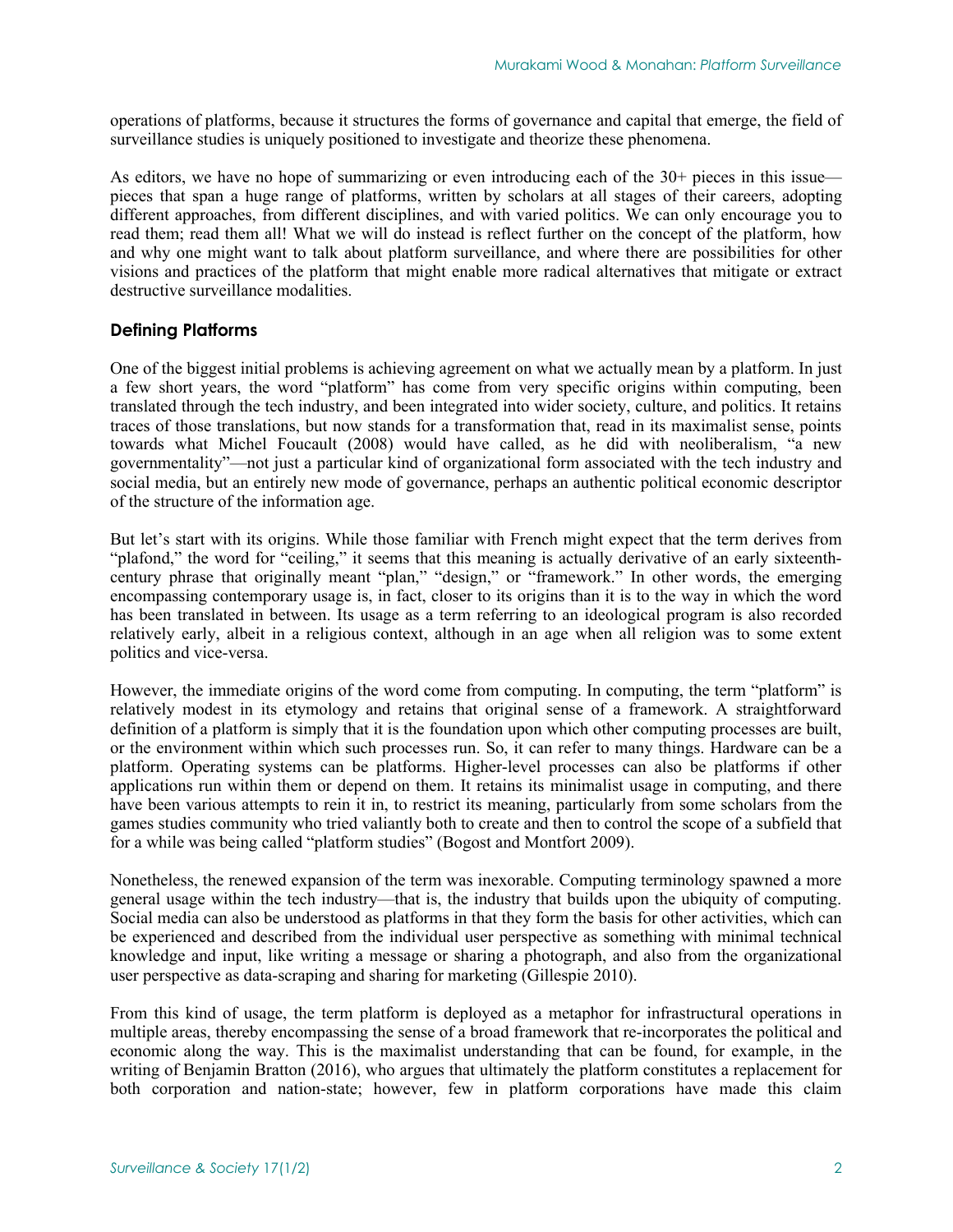themselves, with the notable exception of Mark Zuckerberg (2017; for an analysis, see: Rider and Murakami Wood 2019).

In this way, the platform has returned to its earliest sense of a framework or, one could also say, an infrastructure. This convergence of platforms and infrastructures also invites further critical exploration. Infrastructures establish contexts for practice. They enable, support, and afford certain practices while necessarily disabling, eroding, and resisting others. Whereas classically, one might envision infrastructures as the various forms of hardware that sustain life—the pipes, roads, electrical lines, and communication grids that form the backdrop of modern existence—they manifest analytically as relational properties apprehended through use (Star and Ruhleder 1996; Larkin 2013) or failure (Bowker and Star 1999; Graham and Thrift 2007). Infrastructures are also necessarily political in their differential allocation of resources and services and in their establishment of regimes of capital and violence (Cowen 2014; Parks and Starosielski 2015). As Lauren Berlant (2016: 395) reminds us in a recent essay on infrastructures and the commons, "Politics is also about redistributing insecurity, after all."

A strong case could be made for the ways that digital platforms are already becoming infrastructural in their properties and effects. Some of this is material: Google, Facebook, Microsoft, and Amazon are involved in major undersea cabling consortia and, indeed, directly own increasingly large percentages of cabling worldwide (Zimmer 2018). However, it is also about how platforms are changing in their sociotechnical relations: Jean-Christophe Plantin and Aswin Punathambekar (2019) describe how platforms are achieving a scale and indispensability that competes with the functions of existing public and private infrastructures. A perhaps more pernicious dynamic, though, could be the "platformization of infrastructures," where essential services or utilities are absorbed into or reprogrammed as exclusionary platform ecosystems (Plantin et al. 2018), engendering new forms of structural violence against marginalized or "risky" populations (Monahan 2017).

With this development, the splintering urbanism trends described by Graham and Marvin (2001) almost two decades ago become reprogrammed and black boxed, mediated by monopolistic platforms whose functionality relies upon surveillance operations. Platform surveillance, then, not only describes relatively new online ecosystems (e.g., Google, Facebook, Uber, Amazon) but also the metamorphosis of traditional infrastructures into platform entities within a larger platform universe, or what Bratton (2016) might call "the stack."

Both Srnicek (2017a, 2017b) and Manokha (2018) have described the economic logic of the platform as being based in surveillance. It would seem that the concept of platform surveillance has much in common with the term "surveillance capitalism," popularized by Shoshana Zuboff in an important article (Zuboff 2015) and a massive book (*The Age of Surveillance Capitalism*, 2019), which is the subject of a review section to itself in this issue. Zuboff's recent work offers an interesting difference in emphasis, and one might expect the editors of the journal *Surveillance & Society* to embrace the term "surveillance capitalism." However, we have reservations about the totalizing and technological determinist slant of surveillance capitalism as developed by Zuboff, where much of her analysis seems to be premised upon (a less-than-critical acceptance of) the narratives of key technologists and technology enthusiasts and an assumption that the stories that they tell match reality.<sup>1</sup>

Zuboff's position is also founded in what amounts to a simple American exceptionalism: the (directly stated) idea that the American Revolution created a social form that was uniquely progressive in human political history and that this created a political economic form, which Zuboff calls a "socially reciprocal capitalism," which worked and was good, and from which surveillance capitalism is "a rogue mutation" (vii). One of Zuboff's main exemplars of this supposedly normal, socially reciprocal capitalism is Henry

 $1$  This tendency is not unique to Zuboff, of course. Technologists are accomplished at generating technological imaginaries that become hegemonic constructs, dictating scenarios of the future to which others feel compelled to respond (Monahan and Mokos 2013; Monahan 2018).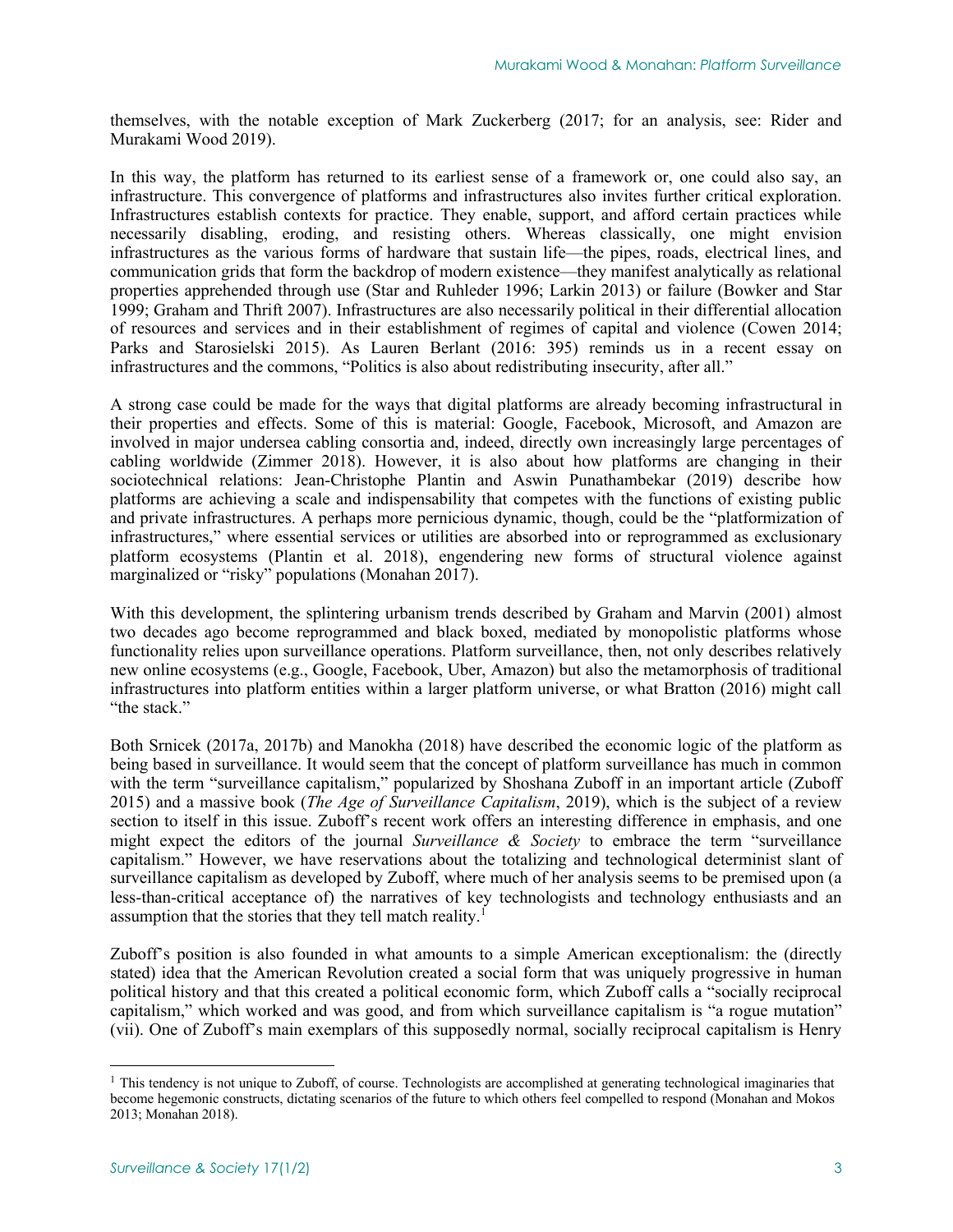Ford, famously referred to by Adolf Hitler as the leader of the Nazi party in the USA (Wallace 2004). If Ford's corporatist (if not actually fully fascist) logic of production is what counts as the Golden Age, we are in big trouble. In any case, it was not surveillance logic that killed Fordism. The history of the decline and fall of Fordism is well understood in the political economic literature. Fordism was linked to localism and the controlled flow of capital within a nested set of national and local economies. It was killed by the crisis of accumulation that occurred because of the limits of national capitalism, and it was "fixed," as David Harvey and others have shown, by the spatial/territorial logic of neoliberal globalization. The power of nation-states, which had given rise to capitalism as it emerged in the seventeenth century, had to be broken in some ways while being retained in others.

So, as editors and scholars, we see the utility of terms like platform capitalism (Langley and Leyshon, 2017; Srnicek 2017b), while fully accepting the importance of surveillance to this emerging form. But we would go further with Bratton and the likes of McKenzie Wark (2016) in considering this not just as a form of capitalism but also something more, and potentially as not capitalism at all but an emergent political economic form or stage beyond this. This is not to argue that it is "good" or "better" than capitalism but to understand it instead as something that has emerged from capitalism and its logics, not as Zuboff would have it, as something uniquely deviant, but perfectly consistent with the historical logic of capitalism.

Surveillance capitalism in this context is just one of an increasing multitude of terms for a hydra-headed phenomenon that also includes the information economy, affective capitalism, the gig economy, the sharing economy, and many more, and while surveillance may be part of all of them, it is—we argue more accurately defined only in conjunction with the concept of the platform. Where platforms can go is only just beginning. We have seen how platforms have taken control of how people socialize, how they obtain news of politics and current events, how they obtain entertainment. So far, the model for commodification has been primarily the one identified by Zuboff in the most well-analyzed section of her book in which she identifies the specific innovation made by Google in monetizing the "social exhaust" of users of its search tool to created packages of data about those users for sale to marketers and organizations of all kinds.

However, the platform surveillance model of mass data collection for intrusive targeted advertising has been coming up against a privacy backlash and response from regulatory authorities, in particular the European Union with its recent General Data Protection Regulation (GDPR). There have also been scandals around data losses from multiple platforms and data brokers and the misuse of data for political manipulation, particularly on Facebook, spawning a number of ongoing inquiries in several countries. And then there is the fear and loathing—the vicious right-wing politics and related violence, terrorism, and misery—that has prompted even relatively uncritical internet industry publications like *TechCrunch* to start asking questions like, "Where did social media go wrong?" (Evans 2019). It may well be that these articulations of the platform model may be reaching their nadir and are not as assured as they might have seemed even a year ago.

Zuboff has an answer to what comes next. She pictures an inevitable path to a Skinnerian society of rational control, and while there are some indications that this is attractive to some ideologues in various platform companies, there is no real political economic rationality for this—it just doesn't seem to be profitable. Instead, what appears to be emerging is a battle for the "payment space" and specifically how micropayments might be made properly functional in both online and offline spaces (in other words to be able to continuously and consistently monetize the interactions between people and things in various combinations). This has been one of the drivers behind developments in smart transport card systems,<sup>2</sup> and ultimately it would seem to be a more potentially profitable way of instituting interactions within an Internet-of-Things world. Apart from PayPal, the first wave payment platform, both Apple and Google

<sup>&</sup>lt;sup>2</sup> We owe this insight to Michael Carter, in the Queen's University Department of Geography, whose PhD thesis examines smart transport cards, particularly the case of Presto in Toronto.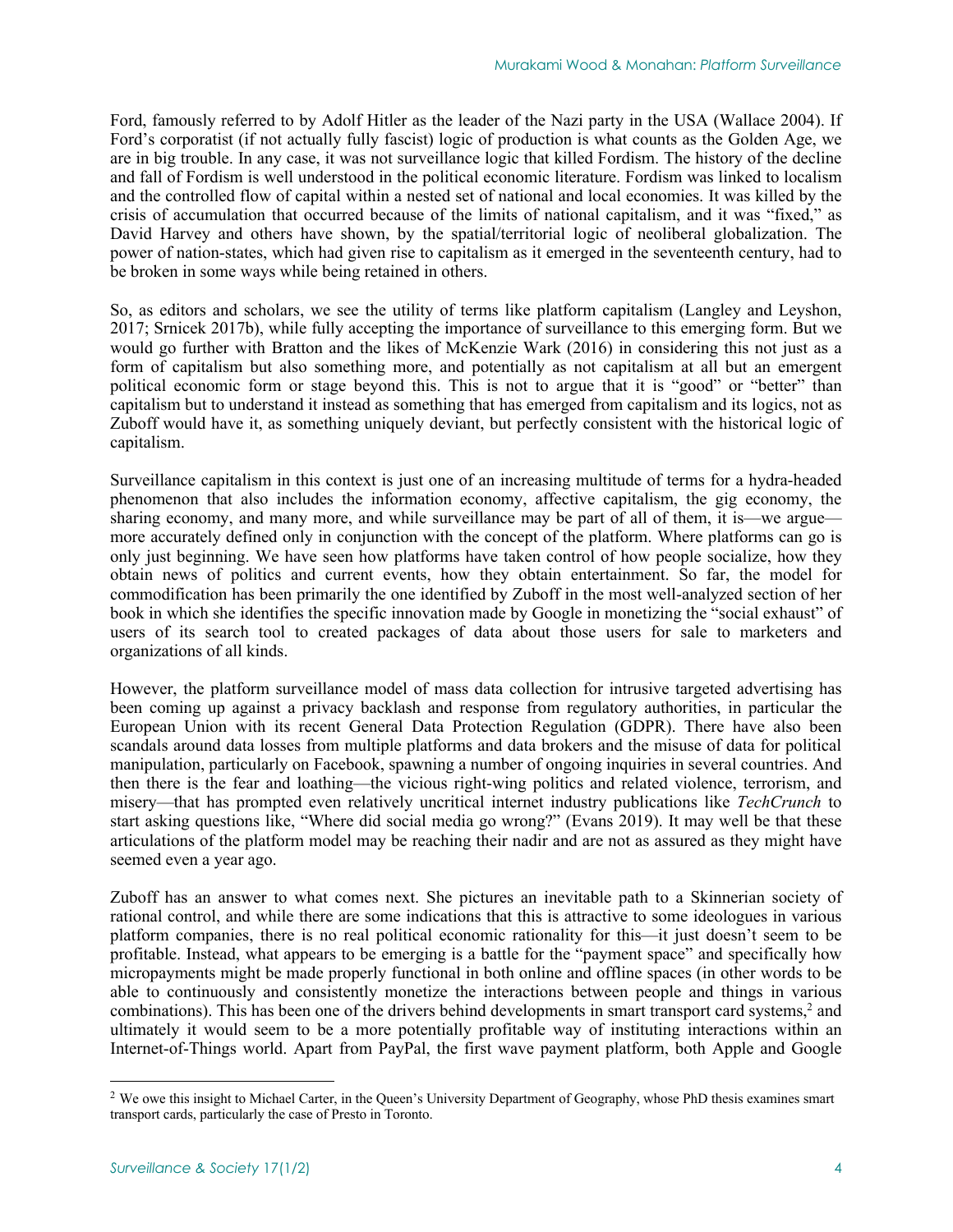now have electronic payment systems that could build on personal identification already held by both companies, but the recent partnership between Microsoft and Mastercard (2018) to create a system for persistent identification would seem to presage a new kind of infrastructure and an extension of the logic of the platform. The political attraction of this kind of system would be that it would neither constantly datamine individuals nor would it need to target people with marketing messages in the way that the Google model currently functions. This difference makes it superficially at least somewhat privacyrespecting, particularly if the systems could deploy some genuinely functional form of blockchain. None of these things, even were they to work, would do anything to address the fundamental inequalities and injustices of platform capitalism, and globally persistent identification would be the largest and likely most dangerous surveillance system yet devised.

## **Reclaiming Platforms**

Derek Wall's (2017) recent book on the legacy of the late Elinor Ostrom is founded on the return of the concept of the commons to both economic theory and political discourse. Similarly, the grand sweep of heterodox Japanese Marxist Kojin Karatani's *Structure of World History* (2014) ends with a plea for cooperatives. These two concepts share a combination of a deep legacy of communal and communityoriented practice and history with a radical commitment to working together. The concepts cut across old divisions in radical thought and practice between anarchists, Marxists, and more moderate socialists. In the age of the Internet, a radical strand of practice was already present to various degrees of intensity in open source, open access, and free software movements.

The beginning of a recombination of these movements with the more overtly political recognition of commons and cooperativism has led to the emergence of a movement that specifically recognizes the radical potential of the platform. It is not that the platform is intrinsically radical or more radical than other changes in governmentality and political economy. Rather, it is always at the point of recognition of the massively disruptive influence of any such development when internal contradictions of the current phase of capitalism are (once again) revealed and there is the opportunity to intervene, to shift the direction. Revolutions are not inevitable, they are made, and they are made in multiple ways. In the idea of "platform cooperativism," we see the modest beginnings of such a revolutionary possibility.<sup>3</sup>

The platform could be just another differently shaped vessel for capital accumulation, or it could be a way of finally breaking the alignment of the state and nation and reorienting more ineluctably with capital through pervasive surveillance and the persistent manipulation of data, in an entirely new form of governmentality. However, the breaking of what has been certain since the seventeenth century and the conjoined rise of the nation-state and modern capitalism affords multiple possibilities, some of them more hopeful than others. The task is to see and seize them.

### **References**

Bogost, Ian, and Nick Montfort. 2009. Platform Studies: Frequently Questioned Answers. *UC Irvine: Digital Arts and Culture 2009*. https://escholarship.org/uc/item/01r0k9br [accessed March 28, 2019].

Bratton, Benjamin. 2016. *The Stack: On Software and Sovereignty*. Cambridge, MA: MIT Press.

- Foucault, Michel. 2008. *The Birth of Biopolitics: Lectures at the Collège de France, 1978-1979*. Basingstoke, UK: Palgrave Macmillan.
- Gillespie, Tarleton. 2010. The Politics of "Platforms". *New Media & Society* 12 (3): 347-364.
- Graham, Stephen, and Simon Marvin. 2001. *Splintering Urbanism: Networked Infrastructures, Technological Mobilities and the Urban Condition*. New York: Routledge.

Bowker, Geoffrey C., and Susan Leigh Star. 1999. *Sorting Things Out: Classification and its Consequences*. Cambridge, MA: MIT Press.

Cowen, Deborah. 2014. *The Deadly Life of Logistics: Mapping Violence in Global Trade*. Minneapolis: University of Minnesota Press.

<sup>&</sup>lt;sup>3</sup> For example, the Platform Cooperative Consortium (https://platform.coop/consortium) is growing in support and influence, but it remains tiny when compared to any of the major platform corporations.